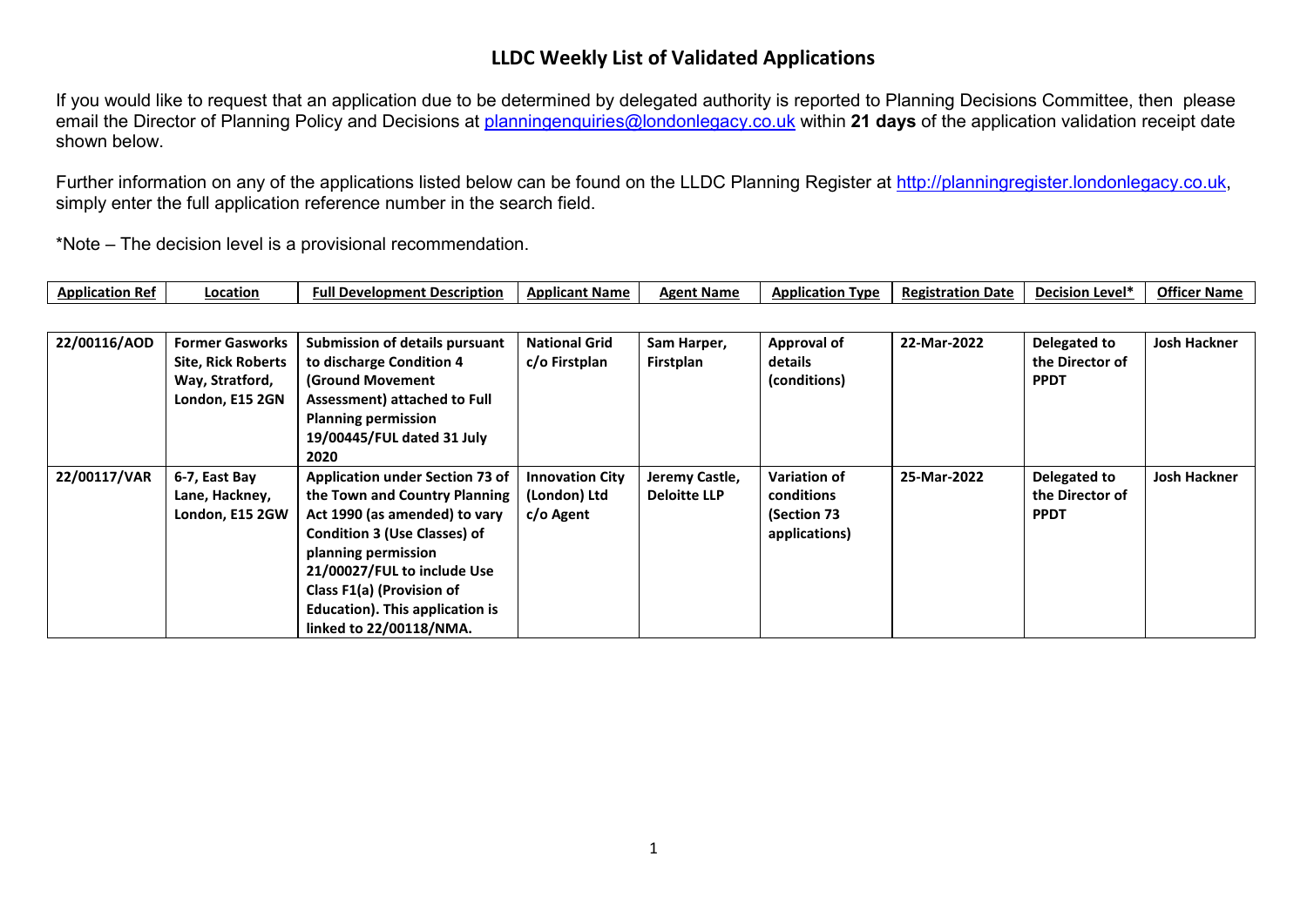If you would like to request that an application due to be determined by delegated authority is reported to Planning Decisions Committee, then please email the Director of Planning Policy and Decisions at [planningenquiries@londonlegacy.co.uk](mailto:planningenquiries@londonlegacy.co.uk) within **21 days** of the application validation receipt date shown below.

Further information on any of the applications listed below can be found on the LLDC Planning Register at [http://planningregister.londonlegacy.co.uk,](http://planningregister.londonlegacy.co.uk/) simply enter the full application reference number in the search field.

| <b>Application Ref</b> | Location        | <b>Full Development Description</b>   | <b>Applicant Name</b>  | <b>Agent Name</b>   | <b>Application Type</b> | <b>Registration Date</b> | <b>Decision Level*</b> | <b>Officer Name</b> |
|------------------------|-----------------|---------------------------------------|------------------------|---------------------|-------------------------|--------------------------|------------------------|---------------------|
|                        |                 |                                       |                        |                     |                         |                          |                        |                     |
| 22/00118/NMA           | 6-7, East Bay   | <b>Application under Section 96a</b>  | <b>Innovation City</b> | Jeremy Castle,      | <b>Non-Material</b>     | 25-Mar-2022              | Delegated to           | <b>Josh Hackner</b> |
|                        | Lane, Hackney,  | of the Town and Country               | (London) Ltd,          | <b>Deloitte LLP</b> | Amendment               |                          | the Director of        |                     |
|                        | London, E15 2GW | Planning Act 1990 (as                 | c/o Agent              |                     | (Section 96A            |                          | <b>PPDT</b>            |                     |
|                        |                 | amended) seeking non-                 |                        |                     | applications)           |                          |                        |                     |
|                        |                 | material amendment to                 |                        |                     |                         |                          |                        |                     |
|                        |                 | planning permission                   |                        |                     |                         |                          |                        |                     |
|                        |                 | 21/00027/FUL to amend the             |                        |                     |                         |                          |                        |                     |
|                        |                 | wording of the description of         |                        |                     |                         |                          |                        |                     |
|                        |                 | development to include Use            |                        |                     |                         |                          |                        |                     |
|                        |                 | Class F1(a) (Provision of             |                        |                     |                         |                          |                        |                     |
|                        |                 | Education). This application is       |                        |                     |                         |                          |                        |                     |
|                        |                 | linked to 22/00117/VAR.               |                        |                     |                         |                          |                        |                     |
| 22/00122/AOD           | Queensway       | <b>Submission of details pursuant</b> | <b>Mary Ward</b>       | lan Coward,         | Approval of             | 29-Mar-2022              | Delegated to           | <b>Josh Hackner</b> |
|                        | House, 275-285, | to discharge Condition 13             | Settlement             | Collins &           | details                 |                          | the Director of        |                     |
|                        | High Street,    | (Design – Detailed drawings)          |                        | Coward              | (conditions)            |                          | <b>PPDT</b>            |                     |
|                        | Stratford, E15  | attached to full planning             |                        |                     |                         |                          |                        |                     |
|                        | 2TF             | permission 20/00112/FUL               |                        |                     |                         |                          |                        |                     |
|                        |                 | dated 02 December 2020                |                        |                     |                         |                          |                        |                     |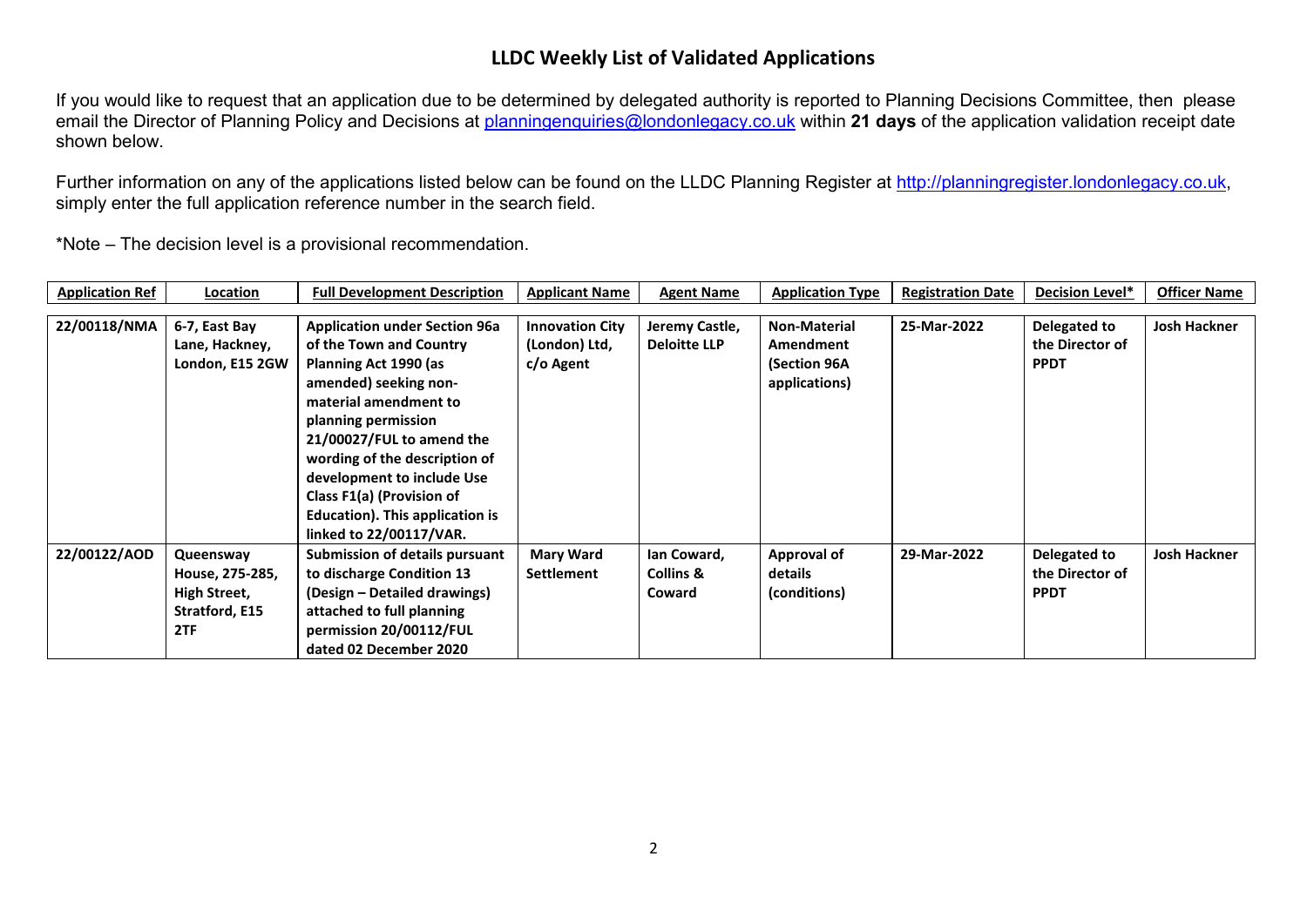If you would like to request that an application due to be determined by delegated authority is reported to Planning Decisions Committee, then please email the Director of Planning Policy and Decisions at [planningenquiries@londonlegacy.co.uk](mailto:planningenquiries@londonlegacy.co.uk) within **21 days** of the application validation receipt date shown below.

Further information on any of the applications listed below can be found on the LLDC Planning Register at [http://planningregister.londonlegacy.co.uk,](http://planningregister.londonlegacy.co.uk/) simply enter the full application reference number in the search field.

| <b>Application Ref</b> | Location                  | <b>Full Development Description</b>      | <b>Applicant Name</b> | <b>Agent Name</b> | <b>Application Type</b> | <b>Registration Date</b> | <b>Decision Level*</b> | <b>Officer Name</b> |
|------------------------|---------------------------|------------------------------------------|-----------------------|-------------------|-------------------------|--------------------------|------------------------|---------------------|
|                        |                           |                                          |                       |                   |                         |                          |                        |                     |
| 22/00123/DEM           | <b>Former Gasworks</b>    | <b>Prior Approval for the full</b>       | <b>National Grid</b>  | Sam Harper,       | <b>Demolition Prior</b> | 30-Mar-2022              | Delegated to           | <b>Josh Hackner</b> |
|                        | <b>Site, Rick Roberts</b> | demolition of Gasholder and              |                       | Firstplan         | <b>Notification</b>     |                          | the Director of        |                     |
|                        | Way, Stratford,           | <b>Ancillary Structure (Anti-Freeze)</b> |                       |                   |                         |                          | <b>PPDT</b>            |                     |
|                        | London, E15 2GN           | Building), pursuant to the               |                       |                   |                         |                          |                        |                     |
|                        |                           | requirements of Schedule 2               |                       |                   |                         |                          |                        |                     |
|                        |                           | (Permitted development)                  |                       |                   |                         |                          |                        |                     |
|                        |                           | rights), Part 11 (Heritage and           |                       |                   |                         |                          |                        |                     |
|                        |                           | demolition), Class B                     |                       |                   |                         |                          |                        |                     |
|                        |                           | (Demolition of buildings) of the         |                       |                   |                         |                          |                        |                     |
|                        |                           | <b>Town and Country Planning</b>         |                       |                   |                         |                          |                        |                     |
|                        |                           | <b>(General Permitted</b>                |                       |                   |                         |                          |                        |                     |
|                        |                           | Development) (England) Order             |                       |                   |                         |                          |                        |                     |
|                        |                           | 2015, (as amended).                      |                       |                   |                         |                          |                        |                     |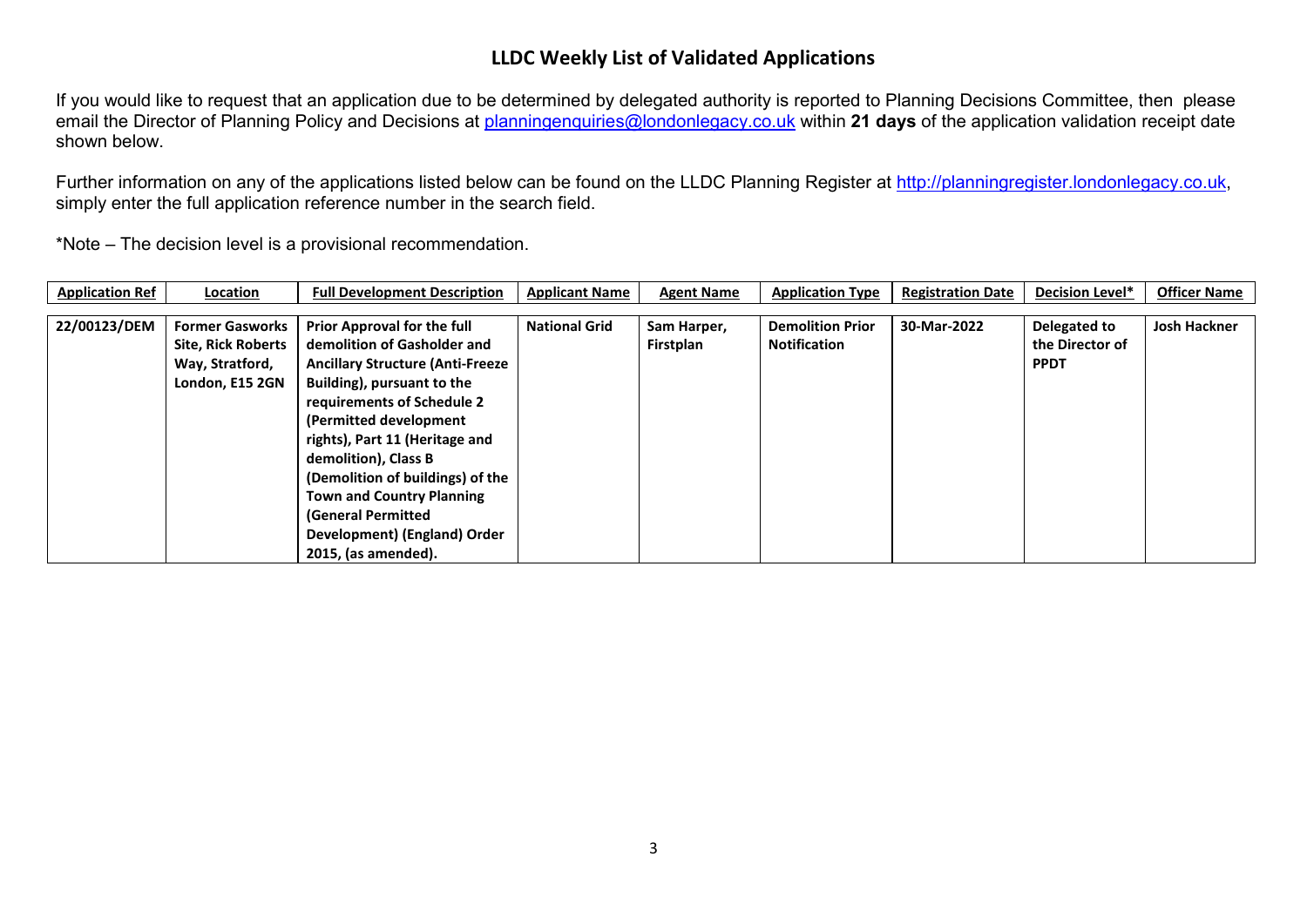If you would like to request that an application due to be determined by delegated authority is reported to Planning Decisions Committee, then please email the Director of Planning Policy and Decisions at [planningenquiries@londonlegacy.co.uk](mailto:planningenquiries@londonlegacy.co.uk) within **21 days** of the application validation receipt date shown below.

Further information on any of the applications listed below can be found on the LLDC Planning Register at [http://planningregister.londonlegacy.co.uk,](http://planningregister.londonlegacy.co.uk/) simply enter the full application reference number in the search field.

| <b>Application Ref</b> | <b>Location</b>         | <b>Full Development Description</b>     | <b>Applicant Name</b> | <b>Agent Name</b> | <b>Application Type</b> | <b>Registration Date</b> | <b>Decision Level*</b> | <b>Officer Name</b> |
|------------------------|-------------------------|-----------------------------------------|-----------------------|-------------------|-------------------------|--------------------------|------------------------|---------------------|
|                        |                         |                                         |                       |                   |                         |                          |                        |                     |
| 22/00124/AOD           | Site known as           | Submission of details pursuant          | Grace Purnell,        |                   | <b>Approval of</b>      | 30-Mar-2022              | Delegated to           | Grant               |
|                        | <b>Stratford</b>        | to discharge Condition D.26A            | London Legacy         |                   | details                 |                          | the Director of        | <b>McClements</b>   |
|                        | <b>Waterfront (also</b> | (Material Samples - Sadler's            | Development           |                   | (conditions)            |                          | <b>PPDT</b>            |                     |
|                        | known as East           | Wells Building), D.26B                  | Corporation           |                   |                         |                          |                        |                     |
|                        | Bank), bound by         | (Material Samples - BBC                 |                       |                   |                         |                          |                        |                     |
|                        | the Waterworks          | Building), D.26C (Material              |                       |                   |                         |                          |                        |                     |
|                        | River to the            | <b>Samples - University of the Arts</b> |                       |                   |                         |                          |                        |                     |
|                        | south-west,             | London, London College of               |                       |                   |                         |                          |                        |                     |
|                        | <b>London Aquatics</b>  | <b>Fashion Building) and D.26D</b>      |                       |                   |                         |                          |                        |                     |
|                        | <b>Centre and F10</b>   | (Mateial Samples - V&A                  |                       |                   |                         |                          |                        |                     |
|                        | Bridge to the           | <b>Building) of planning</b>            |                       |                   |                         |                          |                        |                     |
|                        | south-east, and         | permission (18/00470/OUT) as            |                       |                   |                         |                          |                        |                     |
|                        | <b>Carpenters Road</b>  | varied by (20/00274/VAR)                |                       |                   |                         |                          |                        |                     |
|                        | to the north and        | dated 10 May 2021, in so far as         |                       |                   |                         |                          |                        |                     |
|                        | east.                   | it relates to the approved              |                       |                   |                         |                          |                        |                     |
|                        |                         | development at Stratford                |                       |                   |                         |                          |                        |                     |
|                        |                         | Waterfront.                             |                       |                   |                         |                          |                        |                     |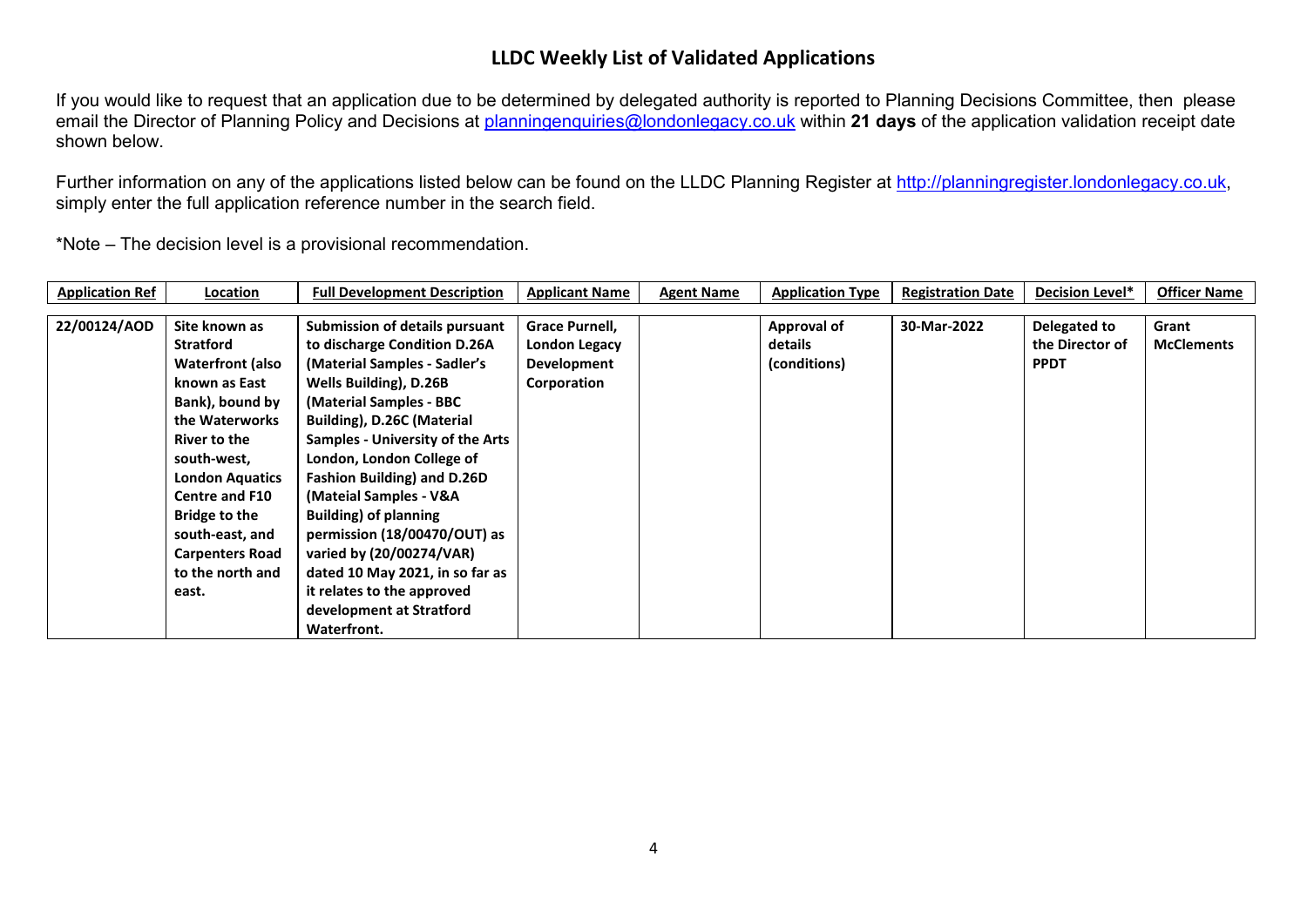If you would like to request that an application due to be determined by delegated authority is reported to Planning Decisions Committee, then please email the Director of Planning Policy and Decisions at [planningenquiries@londonlegacy.co.uk](mailto:planningenquiries@londonlegacy.co.uk) within **21 days** of the application validation receipt date shown below.

Further information on any of the applications listed below can be found on the LLDC Planning Register at [http://planningregister.londonlegacy.co.uk,](http://planningregister.londonlegacy.co.uk/) simply enter the full application reference number in the search field.

| <b>Application Ref</b> | Location                 | <b>Full Development Description</b>  | <b>Applicant Name</b> | <b>Agent Name</b> | <b>Application Type</b> | <b>Registration Date</b> | Decision Level* | <b>Officer Name</b> |
|------------------------|--------------------------|--------------------------------------|-----------------------|-------------------|-------------------------|--------------------------|-----------------|---------------------|
|                        |                          |                                      |                       |                   |                         |                          |                 |                     |
| 22/00132/ADV           | Development              | <b>Application for advertisement</b> | Aniara c/o            | Anjuli Schiele,   | <b>Advert (Express</b>  | 31-Mar-2022              | Delegated to    | Grant               |
|                        | Parcel 8.3.2 of          | consent to display of 19 signs       | Agent                 | Quod              | Consent)                |                          | the Director of | <b>McClements</b>   |
|                        | the Legacy               | to form wayfinding and               |                       |                   |                         |                          | <b>PPDT</b>     |                     |
|                        | <b>Communities</b>       | boundary signage in relation to      |                       |                   |                         |                          |                 |                     |
|                        | Scheme (LCS),            | the PML Temporary Theatre,           |                       |                   |                         |                          |                 |                     |
|                        | located within           | for the duration of the interim      |                       |                   |                         |                          |                 |                     |
|                        | the Planning             | use.                                 |                       |                   |                         |                          |                 |                     |
|                        | <b>Delivery Zone 8</b>   |                                      |                       |                   |                         |                          |                 |                     |
|                        | (PDZ8) site, at          |                                      |                       |                   |                         |                          |                 |                     |
|                        | the junction of          |                                      |                       |                   |                         |                          |                 |                     |
|                        | <b>Barbers Road and</b>  |                                      |                       |                   |                         |                          |                 |                     |
|                        | <b>Pudding Mill Lane</b> |                                      |                       |                   |                         |                          |                 |                     |
| 22/00135/AOD           | Development              | <b>Submission of details to</b>      | Aniara c/o            | Anjuli Schiele,   | <b>Approval of</b>      | 04-Apr-2022              | Delegated to    | Grant               |
|                        | Parcel 8.3.2 of          | discharge approval of details        | Agent                 | Quod              | details                 |                          | the Director of | <b>McClements</b>   |
|                        | the Legacy               | reserved by Condition 15             |                       |                   | (conditions)            |                          | <b>PPDT</b>     |                     |
|                        | <b>Communities</b>       | (Venue Event Management              |                       |                   |                         |                          |                 |                     |
|                        | Scheme (LCS),            | Plan) and Condition 24               |                       |                   |                         |                          |                 |                     |
|                        | located within           | (Secured by Design) of               |                       |                   |                         |                          |                 |                     |
|                        | the Planning             | planning permission                  |                       |                   |                         |                          |                 |                     |
|                        | <b>Delivery Zone 8</b>   | 19/00592/FUL dated 10                |                       |                   |                         |                          |                 |                     |
|                        | (PDZ8) site, at          | September 2020, as amended           |                       |                   |                         |                          |                 |                     |
|                        | the junction of          | by 20/00473/NMA,                     |                       |                   |                         |                          |                 |                     |
|                        | <b>Barbers Road and</b>  | 21/00389/NMA and                     |                       |                   |                         |                          |                 |                     |
|                        | <b>Pudding Mill Lane</b> | 22/00070/NMA.                        |                       |                   |                         |                          |                 |                     |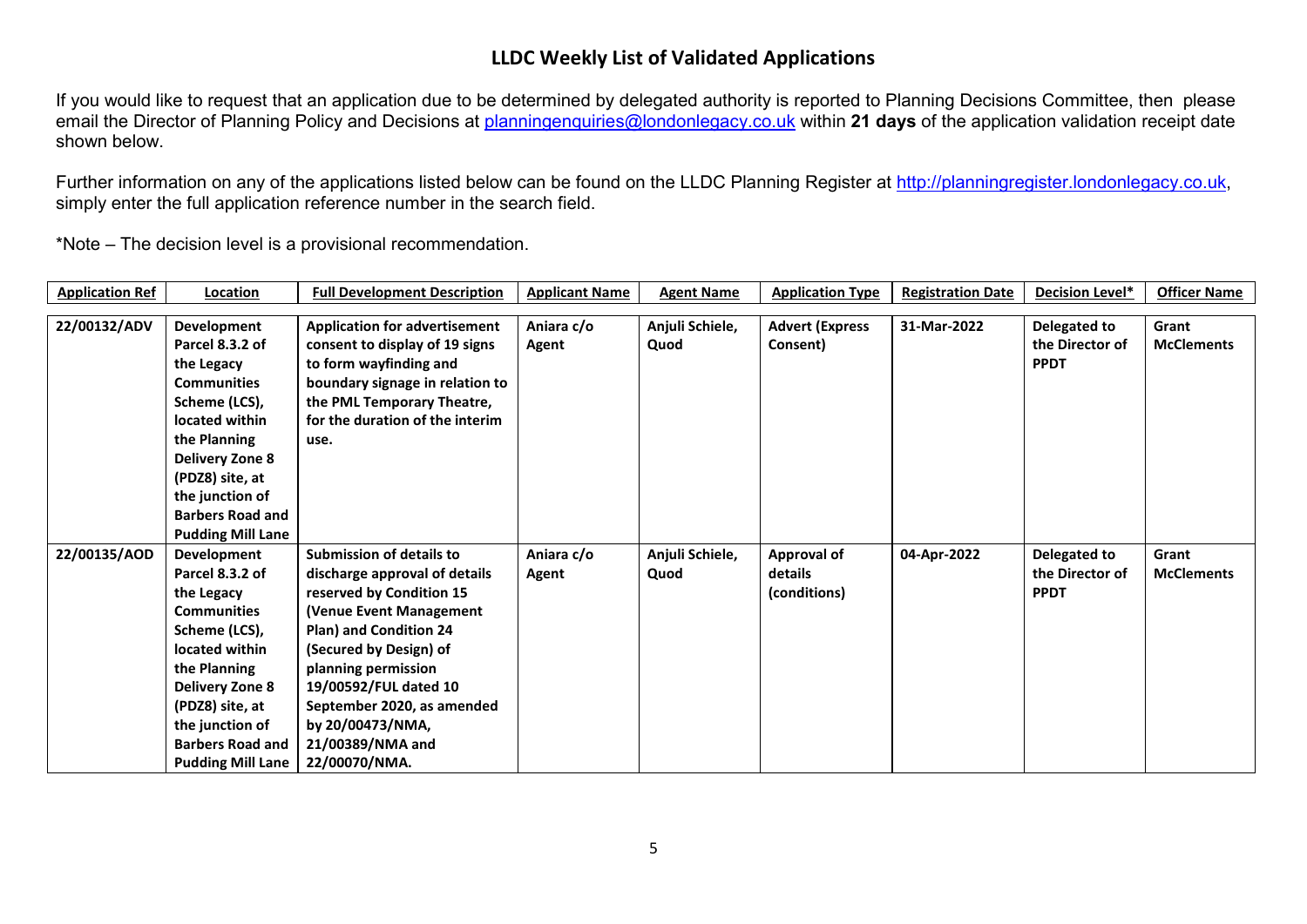If you would like to request that an application due to be determined by delegated authority is reported to Planning Decisions Committee, then please email the Director of Planning Policy and Decisions at [planningenquiries@londonlegacy.co.uk](mailto:planningenquiries@londonlegacy.co.uk) within **21 days** of the application validation receipt date shown below.

Further information on any of the applications listed below can be found on the LLDC Planning Register at [http://planningregister.londonlegacy.co.uk,](http://planningregister.londonlegacy.co.uk/) simply enter the full application reference number in the search field.

| <b>Application Ref</b> | Location                  | <b>Full Development Description</b> | <b>Applicant Name</b> | <b>Agent Name</b>   | <b>Application Type</b> | <b>Registration Date</b> | <b>Decision Level*</b> | <b>Officer Name</b> |
|------------------------|---------------------------|-------------------------------------|-----------------------|---------------------|-------------------------|--------------------------|------------------------|---------------------|
|                        |                           |                                     |                       |                     |                         |                          |                        |                     |
| 22/00136/AOD           | <b>UCL East Site,</b>     | <b>Submission of details to</b>     | <b>University</b>     | <b>Mark</b>         | <b>Approval of</b>      | 05-Apr-2022              | Delegated to           | Hannah Want         |
|                        | located south of          | partially discharge Condition       | <b>College London</b> | Underwood,          | details                 |                          | the Director of        |                     |
|                        | the London                | 17 (Site Waste Outputs) and 48      | ('UCL')               | <b>Deloitte LLP</b> | (conditions)            |                          | <b>PPDT</b>            |                     |
|                        | <b>Aquatics Centre,</b>   | (Monitoring During                  |                       |                     |                         |                          |                        |                     |
|                        | East of                   | <b>Construction) attached to</b>    |                       |                     |                         |                          |                        |                     |
|                        | <b>Waterworks</b>         | <b>Outline Planning application</b> |                       |                     |                         |                          |                        |                     |
|                        | <b>River (Pool Street</b> | 17/00235/OUT dates 3 May            |                       |                     |                         |                          |                        |                     |
|                        | <b>East and Pool</b>      | 2018 in so far as it relates to     |                       |                     |                         |                          |                        |                     |
|                        | Street West),             | the approved development at         |                       |                     |                         |                          |                        |                     |
|                        | South of the              | Pool Street West (PSW)              |                       |                     |                         |                          |                        |                     |
|                        | <b>ArcelorMittal</b>      | <b>Development Plot</b>             |                       |                     |                         |                          |                        |                     |
|                        | <b>Orbit and South</b>    |                                     |                       |                     |                         |                          |                        |                     |
|                        | Plaza, between            |                                     |                       |                     |                         |                          |                        |                     |
|                        | the Waterworks            |                                     |                       |                     |                         |                          |                        |                     |
|                        | and City Mill             |                                     |                       |                     |                         |                          |                        |                     |
|                        | Rivers, and               |                                     |                       |                     |                         |                          |                        |                     |
|                        | railway lines             |                                     |                       |                     |                         |                          |                        |                     |
|                        | further south             |                                     |                       |                     |                         |                          |                        |                     |
| 22/00138/LIC           | This is Thingy Ltd,       | Application for supply of           | <b>Hackney</b>        |                     | Licensing               | 04-Apr-2022              | Delegated to           | <b>Josh Hackner</b> |
|                        | 1 Trowbridge              | alcohol for sale to be              | Council               |                     | <b>Consultation</b>     |                          | the Director of        |                     |
|                        | Road, London, E9          | consumed on the premises and        | Licensing             |                     |                         |                          | <b>PPDT</b>            |                     |
|                        | 5LD                       | in the garden thursday-sunday       | Department            |                     |                         |                          |                        |                     |
|                        |                           | weekly between the hours of         |                       |                     |                         |                          |                        |                     |
|                        |                           | 15:00-23:00. Also hosting live      |                       |                     |                         |                          |                        |                     |
|                        |                           | music events on these days          |                       |                     |                         |                          |                        |                     |